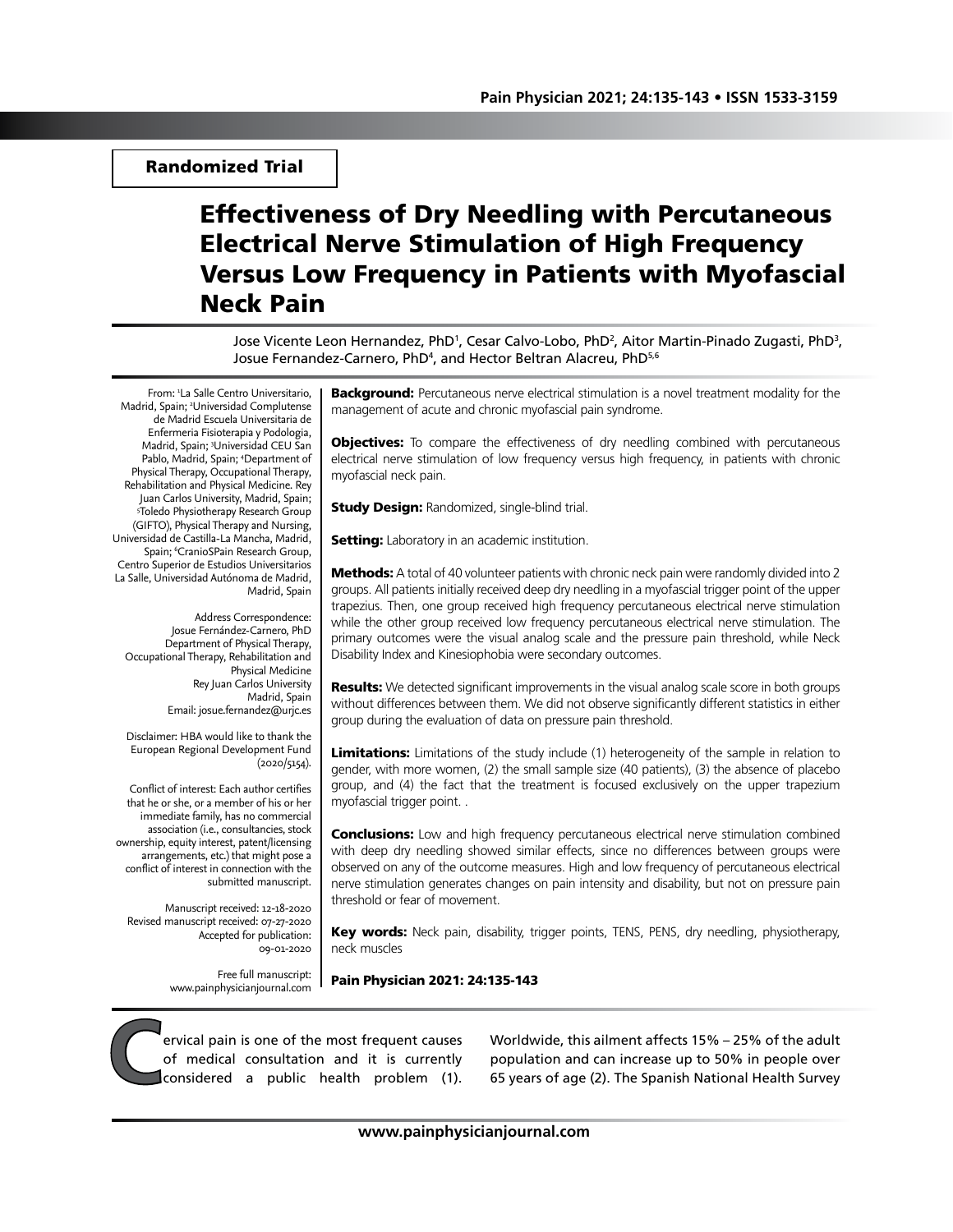2011 – 2012 found that one in 6 adults (over the age of 15) claims to have some episode of cervical pain (3). The direct cost of cervical pain can reach 12% of the total health cost, including diagnostic tests, pharmacological expenses, and medical consultations. In Spain, referrals to physiotherapy services for cervical pain make up more than 10% of all health demands (4).

Factors associated with chronic neck pain include the decrease of quality of life and the increase of neck disability (5,6); psychosocial factors such as kinesiophobia, catastrophizing, and depression (6,7); as well as an increase of sensitivity to pain or mechanical stimulus when compared with asymptomatic patients (8).

In addition, myofascial trigger points are considered a common source of pain in chronic nonspecific neck pain (9).

Treatments to address neck pain of myofascial origin include pharmacological and nonpharmacological measures. The most commonly used drugs are nonsteroidal anti-inflammatory drugs (NSAIDs), muscle relaxants, anticonvulsants, and opioids (10). Within the nonpharmacological treatment, physiotherapy is frequently used. It can be approached with different conservative techniques of manual therapy and/or various physical agents (11,12). Electrotherapy includes transcutaneous electrical nerve stimulation (TENS), a noninvasive analgesic technique used to reduce both acute and chronic pain (13). There are different types of TENS, described according to their characteristics, such as high and low frequency TENS (13,14). In addition, invasive treatment techniques that include infiltration, acupuncture, dry needling, or electroacupuncture are being used to relieve myofascial pain (15). Deep dry needling consists of the insertion of a needle in the active trigger point, by means of which an analgesic effect is obtained through the mechanical stimulus and the neurophysiological effect associated with the introduction of the needle (16).

Today there is a novel treatment modality, known as percutaneous electrical nerve stimulation (PENS), which is considered a form of electroacupuncture in which an electric current is applied through needles conveniently placed in different body points (17). It is a variant of dry needling in which the needle is used as an electrode for the application of the current. PENS has been shown to be an effective method for the relief of pain associated with various conditions such as chronic low back pain (17-19), headache (20,21), neuropathic pain (22,23), or postoperative pain (24). However, the effectiveness of PENS in the treatment of chronic myofascial neck pain has been sparsely investigated (25), as well as the influence of the electric current frequency parameters on its effectiveness. Previous research suggested that pain-modulating mechanisms are influenced by frequency-specific opioid inhibition (26).

The main objective of this study is to test the effects of deep dry needling combined with high versus low frequency PENS in the short term, by means of pain intensity. As secondary objectives, we tested the effectiveness of deep dry needling combined with high versus low frequency PENS in the short term for mechanical hyperalgesia, disability, and fear of movement.

## **METHODS**

## Study Design, Ethical Considerations, and Trial Registry

This study is a randomized controlled clinical trial conducted in accordance with the CONSORT statement (27). Forty-two patients were blinded to group assignment, and the assessor was blinded to allocation. Randomization into 2 groups, low frequency (LF) PENS group (LF-PENS), and high frequency (HF) PENS group (HF-PENS), was performed using a computer generated random-sequence table with a 2-balanced block design (GraphPad Software, Inc., La Jolla, CA, USA). A member of the research team who was not involved in the assessment or treatment of the patients oversaw the randomization and maintenance of the list. All of the procedures used in this study were planned according to the ethical principles of the Declaration of Helsinki and were approved by the Ethics Committee of Centro Superior de Estudios Universitarios La Salle (registration number: CSEULS-PI-115/2016) and the study was carried out at La Salle University, Madrid. The trial was registered in the US National Institutes of Health Clinical Trials Registry with the registration number NCT03401905.

## Patients

Patients with chronic neck pain were enrolled from Centro Superior de Estudios Universitarios La Salle, between February and April 2018. Patients were contacted via mail and leaflets. Forty-two patients were randomized and one patient in each group was lost during the follow-up, thus 20 patients per group were analyzed.

The inclusion criteria were aged 18 – 65 years; neck pain perceived in the posterior region of the cervical spine, from the superior nuchal line to the first thoracic spinous process with more than 12 weeks of evolution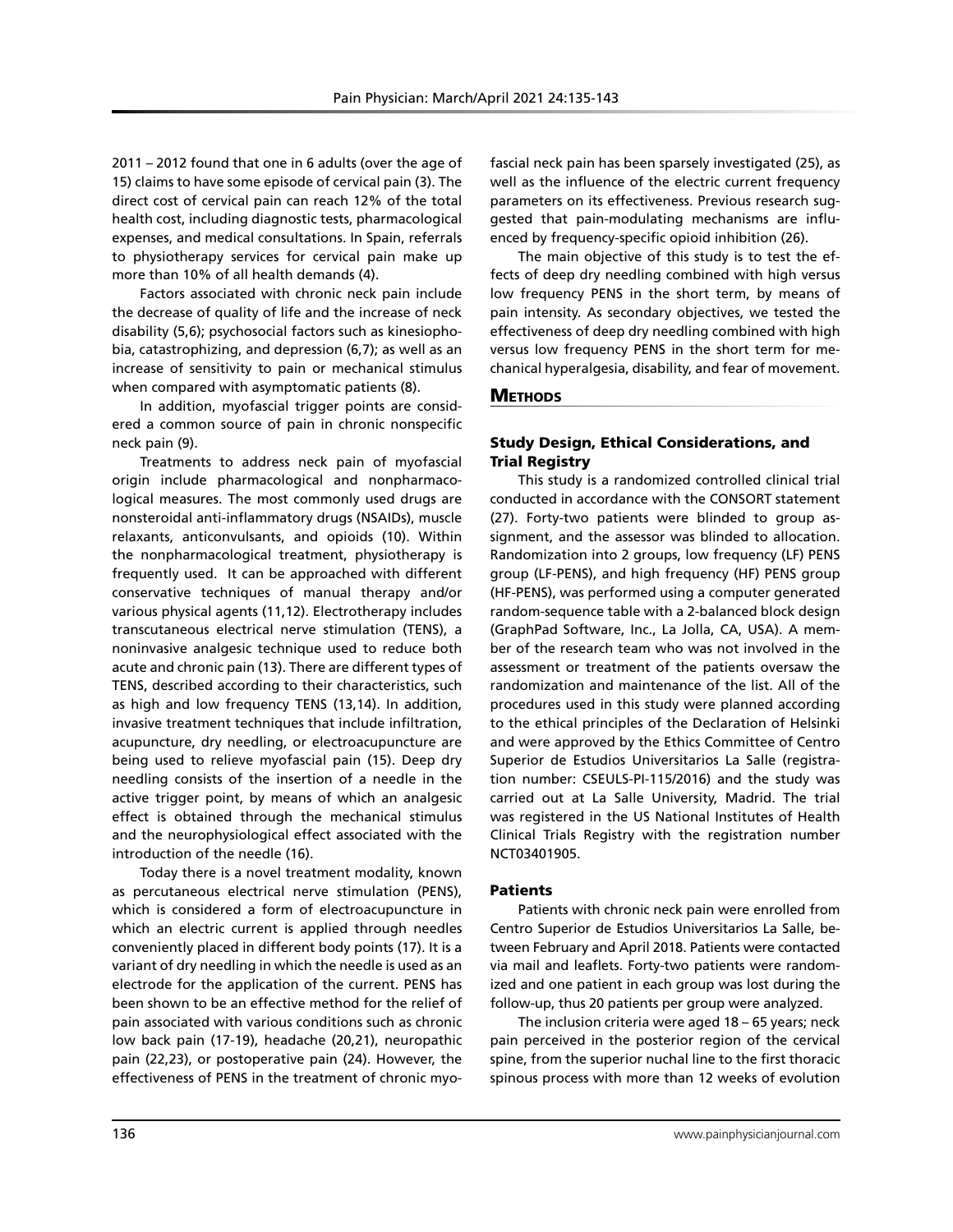and without radicular symptoms radiating to the head, trunk, and/or the upper limbs; the presence of active trigger points in the trapezius muscle, according to Simons' criteria (28) and the ability to understand, write, and speak Spanish fluently.

They were excluded if they presented: development of systemic or degenerative diseases; pain in any area of the lower back and/or the head in the last 9 months; neck pain associated with whiplash injuries; medical red flag history (i.e., tumor, fracture, metabolic diseases, rheumatoid arthritis, osteoporosis); neck pain with cervical radiculopathy; neck pain associated with externalized cervical disc herniation, fibromyalgia syndrome, previous neck surgery; neck pain accompanied by vertigo caused by vertebrobasilar insufficiency or accompanied by noncervicogenic headaches due to a traumatic event in the past 12 months; and history of neck or face pain in the last 6 months.

### Measures

### *Primary Outcome Measurements*

### **Visual Analog Scale**

As a primary outcome measurement, visual analog scale (VAS) was used to measure pain intensity, as this instrument has been shown to be valid (Spearman's rho values varied from 0.76 to 0.84) and reliable (Spearman's rho values varied from 0.60 to 0.77) for measuring pain intensity in patients with chronic musculoskeletal pain (29). This scale consisted of a line 10 cm long. The point 0 cm corresponds to "no pain" and the point 10 cm corresponds to "the worst pain imaginable." The patients placed a vertical mark at the level corresponding to their pain. Consensus recommendations indicated that a decrease of 2 points over 10 or a 30% reduction in pain intensity on VAS are considered moderately clinically meaningful differences (MCID) (30).

### **Pressure Pain Threshold**

The pressure pain threshold (PPT) is defined as the minimum amount of pressure that can cause pain, evaluated using an algometer. Three measurements were made with a digital algometer (Wagner Instruments, Greenwich, CT, USA), which reported the measurements in Kg/cm<sup>2</sup>, leaving intervals of 35 seconds between each of them and making an average of the 3 measurements in the upper trapezius. This tool has shown to be a valid (Pearson's correlation coefficient of 0.99) and reliable (Pearson's correlation coefficient

of 0.99) for the assessment of PPT considering readings from a force plate and rate of force application, respectively (31).

### Secondary Outcome Measurements

### *Neck Disability*

The Neck Disability Index (NDI) was used to measure cervical disability. The Spanish version of the NDI showed a very good internal consistency ( $\alpha$  Cronbach varied from 0.937 to 0.944), excellent test-retest reliability (intraclass correlation coefficient of 0.978), and adequate construct validity (correlation with the VAS from 0.643 to 0.743) for the measurement and selfassessment of cervical disability (32). This questionnaire is composed of 10 questions related to the ability to function in many activities of daily living and presents an acceptable reliability. For the measurement of the cervical disability index, the questionnaire was completed at the beginning and at the end of the study. A difference of at least 5 points with respect to the initial score is necessary to consider a minimum detectable change (MDC).

## *Fear of Movement*

The fear or movement and (re)injury was evaluated using the Tampa Scale for Kinesiophobia (TSK-11) (33). This is a questionnaire of 11 items and the patients indicate their degree of agreement/disagreement with each of the statements it contains, using a scale from 1 (total disagreement) to 4 (total agreement). This questionnaire was also completed both at the beginning and at the end of the study. The Spanish version of the TSK-11 has shown acceptable psychometric properties showing a good internal consistency (Cronbach's  $\alpha$  of 0.78) and test-retest reliability (intraclass correlation coefficient of 0.82) (34-37).

## **Interventions**

Both groups received a total of 2 PENS interventions in an active myofascial trigger (MTrP) of the trapezius muscle, once a week for 2 weeks. For this purpose, the area was first disinfected and dry needling on the MTrP of the upper trapezius was performed until 2 local twitch responses (LTRs) were obtained. Then, the needle was held so that it would later become the negative electrode. A TENS device (Model TENSMED 931, Enraf-Nonius B.V.) was used with the needle as a negative electrode and an adhesive electrode, attached to the positive pole, placed one centimeter away from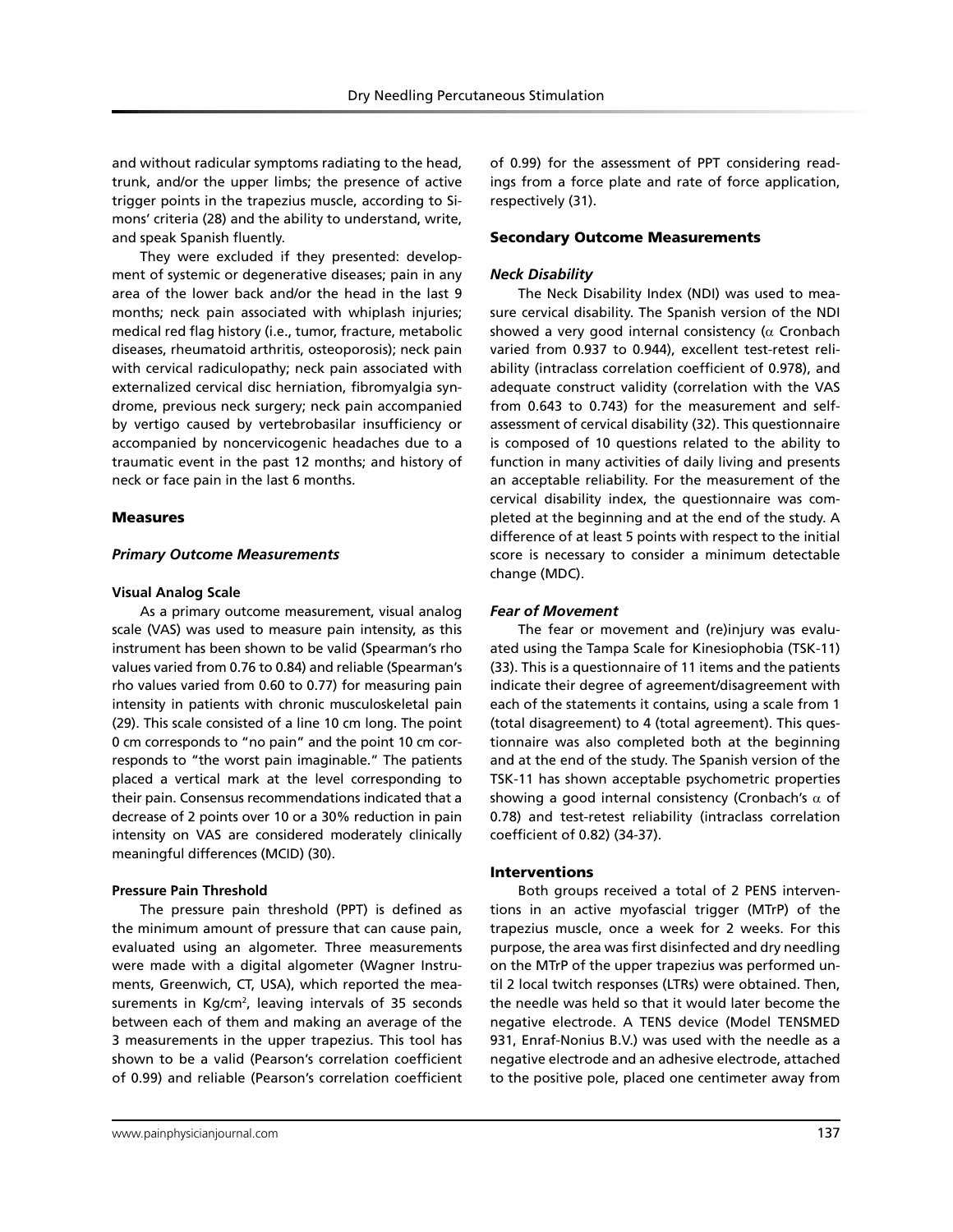it. Dry needling was carried out using the method described by Hong et al (38), in which insertions were made with an acupuncture needle  $(0.32 \times 40 \text{ mm})$ , Suzhou-Huanqiu Acupuncture Medical Appliance Co. Suzhou, Jiangsu, China). In each of the interventions, the patient was told to indicate whether the intensity was well tolerated or painful. The elicitation of LTR is thought to be related to greater clinical effects of the technique (39,40).

The patients in the LF-PENS group received an intervention in which PENS was applied for 15 minutes with low frequency parameters (2 Hz) and a pulse width of 120 μs. The HF-PENS group received an intervention in which PENS applied for 15 minutes with high frequency parameters (120 Hz) and a pulse width of 200 μs. After 15 minutes of PENS in both groups, the needle was removed and a compression was applied for 90 seconds. Once the compression was carried out, the technique was concluded.

Any adverse effect that may result from the intervention was recorded by the therapist who applied the intervention.

## Procedure

Once the patient had signed the informed consent, VAS and PPT variables were measured during the 2 treatment sessions; before and after the intervention. In the third session, only a final evaluation of both primary and secondary variables was performed. After the first session, a follow-up was carried out at one week (VAS and PPT) and at one month (VAS, PPT, NDI, and TSK-11). Measurements of VAS and PPT were always performed by the same assessor, while measurements of NDI, TSK-11, and treatment were performed by different assessors. To summarize, VAS and PPT were measured according to 5 follow-up periods: T1 – baseline at first day; T2 – immediately postintervention at first day; T3 – baseline at first week; T4 – immediately post-intervention at first week; and T5 – 1 month after intervention. NDI and TSK-11 were measured according to 2 follow-up periods: T1 – baseline at 1st day; and T5 – 1 month after intervention. The duration of the treatment and its follow-up from the first session to the third and final session was one month.

## Sample Size

To determine the sample size, the VAS was chosen as the primary outcome measure. Through a preliminary study the effect size f was calculated to be 0.25. Using the software G\*power 3.1 (41), for analysis of variance (ANOVA) repeated measures, within-between factors, a power of 0.80, and alpha level of 0.05, was obtained for a total sample of 32 patients. Considering an abandonment rate of 20%, it was considered necessary to recruit at least 40 patients as the final sample size.

## Statistical Analysis

Statistical analysis was carried out by means of the Statistical Package for the Social Sciences (SPSS) software (22.0v). Shapiro Wilk test was used to assess normality distribution showing that most variables were parametric data. Frequency (%) for categorical data and mean  $\pm$  SD for parametric data were utilized to describe the study sample. Data differences between groups at baseline were compared using the Fisher exact test for gender distribution and the Student *t* test for independent samples for parametric data. Considering primary outcome measurements (VAS and PPT), a 2-way repeated-measures (ANOVA) with time (T1 – baseline at first day; T2 – immediately post-intervention at first day; T3 – baseline at first week; T4 – immediately post-intervention at first week; and T5 – one month after intervention) like within-subject factor and group (LF-PENS and HF-PENS) like between-subject factor was applied. Regarding secondary outcome measurements, a 2-way repeated-measures ANOVA with time (T1 and T5) like within-subject factor and group (LF-PENS and HF-PENS) like between-subject factor was applied. In addition, Bonferroni correction was used to test posthoc comparisons. The Eta square coefficient (η<sup>p</sup> 2 ) was calculated to determine the effect size. *P*-values and associated *F* statistics for the ANOVA analysis were reported according to Greenhouse-Geisser correction (when Mauchly test rejected the sphericity). For all statistical analyses, a *P*-value < 0.05 was considered as statistically significant.

## **RESULTS**

Forty-two patients were initially included in the study protocol, with 21 (17 women/4 men) randomly assigned to LF-PENS, and the remaining 21 patients (13 women/8 men) assigned to HF-PENS. During the study there were 2 losses (one patient per group) due to not completing the follow-up, so that finally 40 patients completed the sample, 20 in each group. There were not any statistically significant differences (*P* < .05) between both groups at baseline (Table 1). Flow diagram of the study is shown in Fig. 1.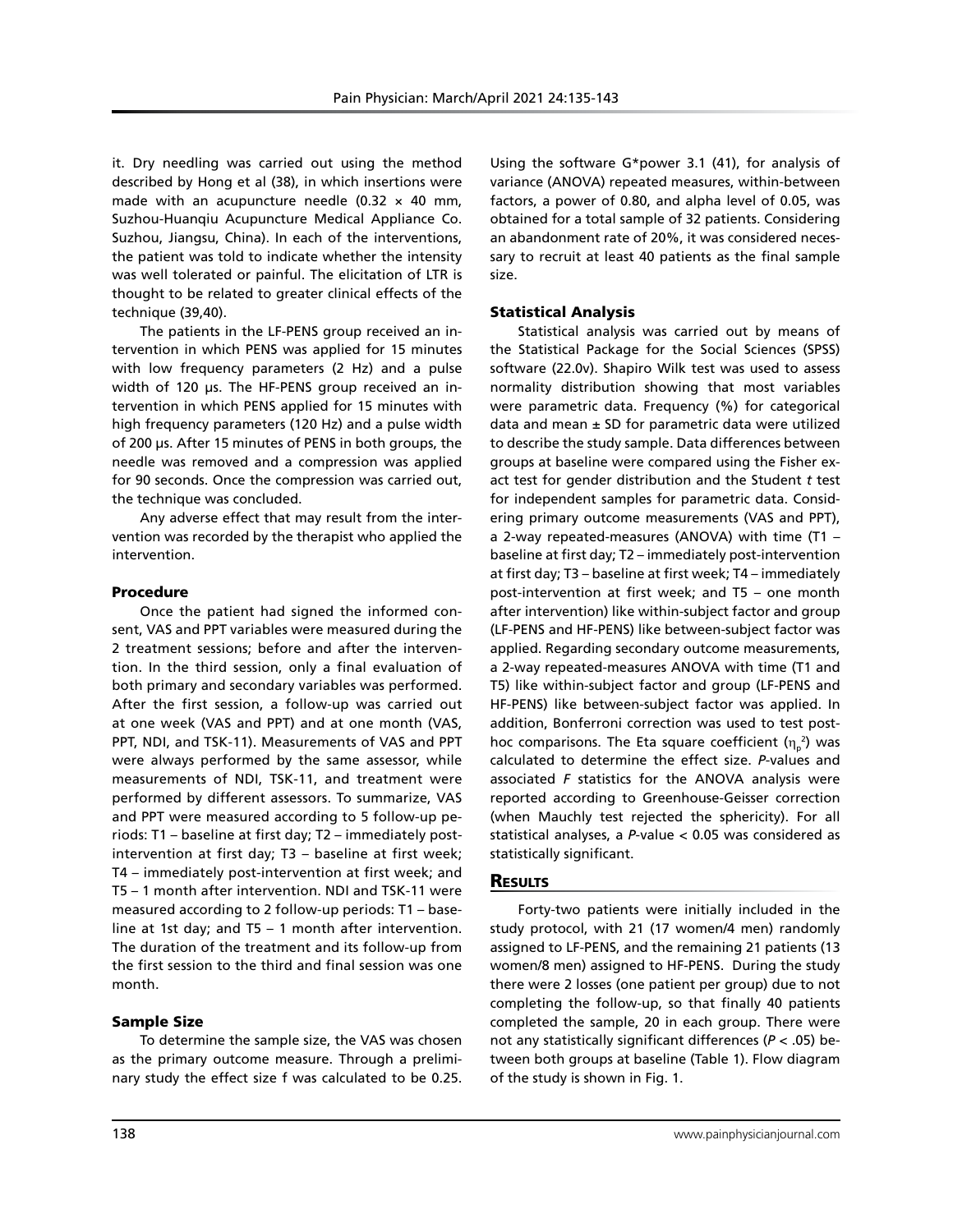## Primary Outcome Measurements

## *Pain Intensity*

Regarding VAS changes, ANOVA showed a sig- $\text{mificant effect for time (F}_{_{2,618}} = 48.413; P < 0.001; \; \eta_{\text{p}}^{\text{2}}$ = 0.602), but not for effects between group and time  $(F_{2,618} = 1.963; P = 0.134; \eta_p^2 = 0.058)$  (Table 2).

Considering post-hoc analyses for LF-PENS, a pain intensity decrease was observed between T1 and T2, without showing statistically significant differences (*P* > 0.096). Nevertheless, at one month in relation to the first measurement, a change of almost 2 points of the VAS was observed between T1 and T5, which was considered as statistically significant (*P* < 0.01). For HF-PENS, statistically significant changes (*P* < 0.01) were observed between T1 and T5.

## *Pressure Pain Threshold*

Regarding PPT changes, ANOVA did not show significant effects for time  $(F_{3,192} =$ 1.415;  $P = 0.241$ ;  $\eta_p^2 = 0.042$ ) nor between group and time  $(F_{3,192})$  $= 0.497; P = 0.697; \eta_p^2 = 0.015$ (Table 2).

### Secondary Outcome **Measurements**

### *Neck Disability Index*

Considering NDI changes ANOVA showed a significant effect for time (F<sub>1,000</sub> = 20.129; *P*  $<$  0.001;  $\eta_{\text{p}}^2$  = 0.386), but not for effects between group and time  $(F_{1,000} = 0.609; P = 0.441; (\eta_p^2 =$ 0.019) (Table 3).

### *Kinesiophobia*

Regarding TSK-11 changes, ANOVA did not show significant effects for time ( $F_{1,000} = 0.018$ ;  $P =$ 0.894;  $\eta_{p}^{2} = 0.001$ ) nor between group and time ( $F_{1,000} = 0.287$ ; *P* = 0.596; η<sub>ρ</sub><sup>2</sup> = 0.009) (Table 3).

No adverse effects were observed by the therapist who applied the intervention or reported by patients after the application of PENS.

Table 1. *Baseline patient characteristics. Values are means ± standard deviation.*

|                               | <b>LF PENS</b><br>group<br>$n = (18)$ | <b>HF PENS</b><br>group<br>$n = (16)$ | P<br>value |  |  |  |
|-------------------------------|---------------------------------------|---------------------------------------|------------|--|--|--|
| Age, years                    | $54.78 \pm 17.51$                     | 50, 00 $\pm$ 16.30                    | 0.41       |  |  |  |
| Gender M/F<br>(women %)       | 15/3 (83.3%)                          | $9/7(56.2\%)$                         | 0.84       |  |  |  |
| $PPT$ (kg/cm <sup>2</sup> )   | $4.11 \pm 1.74$                       | $4.14 \pm 1.29$                       | 0.96       |  |  |  |
| NDI (0 to 50)                 | $10.06 \pm 6.00$                      | $10.06 \pm 4.25$                      | 0.99       |  |  |  |
| VAS (0 to 100 mm)             | $4.13 \pm 1.11$                       | $4.15 \pm 1.23$                       | 0.96       |  |  |  |
| <b>Psychological measures</b> |                                       |                                       |            |  |  |  |
| TSK (11 to 44)                | $23.39 \pm 8.21$                      | $26.81 \pm 10.10$                     | 0.28       |  |  |  |

Abbreviations: LF PENS, low frequency percutaneous electrical nerve stimulation; HF PENS, high frequency percutaneous electrical nerve stimulation; PPT, pressure pain threshold on trapezius muscle; VAS, visual analog scale; SD, standard deviation; NDI, neck disability index; TSK, tampa scale of kinesiophobia.

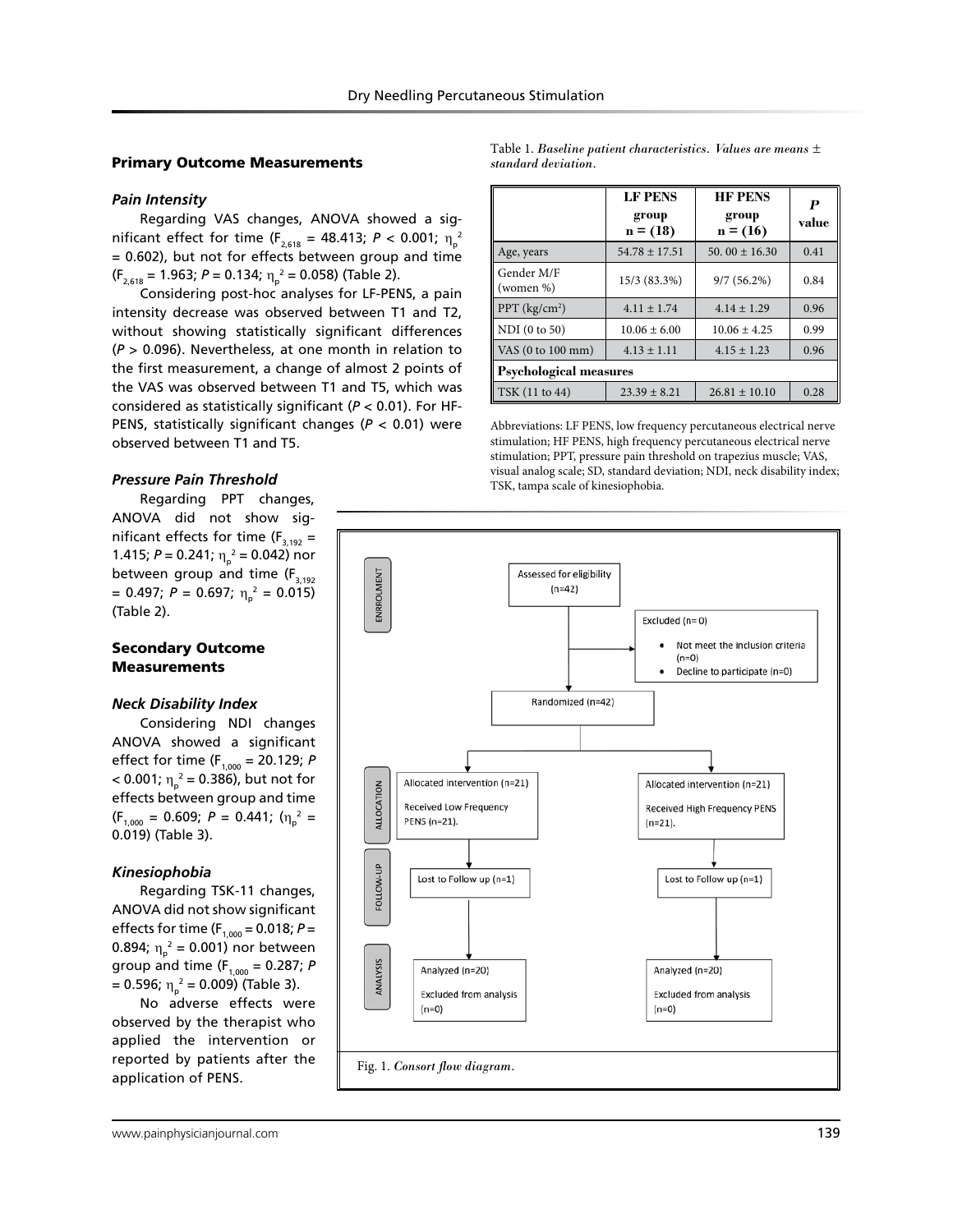|                                                          | <b>Baseline</b> | <b>Postintervention</b> | 1 week<br>preintervention | 1 week<br>postintervention | 1<br>month         | <b>Inta-group Differences</b><br>$P$ value<br>a) Baseline vs Postintervention<br>b) Baseline vs 1 week preintervention<br>c) Baseline vs 1 week postintervention<br>d) Baseline vs 1 month<br>e) 1 week preintervention vs 1 week<br>postintervention |  |
|----------------------------------------------------------|-----------------|-------------------------|---------------------------|----------------------------|--------------------|-------------------------------------------------------------------------------------------------------------------------------------------------------------------------------------------------------------------------------------------------------|--|
| Pain Intensity (VAS 0 - 10 cm)                           |                 |                         |                           |                            |                    |                                                                                                                                                                                                                                                       |  |
| LF PENS                                                  | $4.13 \pm 1.11$ | $3.54 \pm 1.59$         | $3.05 \pm 1.14$           | $2.49 \pm 1.52$            | $2 \pm 1.75$       | a) 0.096<br>$b$ ) < $0.01*$<br>$c$ ) < 0.01*<br>$d$ ) < 0.01*<br>e) 0.055                                                                                                                                                                             |  |
| <b>HF PENS</b>                                           | $4.14 \pm 1.23$ | $4.3 \pm 1.16$          | $3.11 \pm 1.02$           | $2.92 \pm 1.1$             | $1.96 \pm$<br>0.98 | a) 1<br>$b) < 0.01*$<br>$c$ ) < 0.01*<br>$d$ ) < 0.01*<br>$e)$ 1                                                                                                                                                                                      |  |
| Pain Pressure Threshold, Trapezius (kg/cm <sup>2</sup> ) |                 |                         |                           |                            |                    |                                                                                                                                                                                                                                                       |  |
| LF PENS                                                  | $4.11 \pm 1.74$ | $3.83 \pm 1.36$         | $4.48 \pm 2.09$           | $4.31 \pm 2.21$            | $4.54 \pm$<br>2.09 | a) $1.00$<br>b) $1.00$<br>c) 1.00<br>d) 1.00<br>$e)$ 1.00                                                                                                                                                                                             |  |
| <b>HF PENS</b>                                           | $4.14 \pm 1.29$ | $4.64 \pm 2.04$         | $4.80 \pm 2.01$           | $4.98 \pm 1.85$            | $4.83 \pm$<br>1.5  | a) 1.00<br>b) $1.00$<br>c) 0.32<br>d) 0.72<br>e) 1.00                                                                                                                                                                                                 |  |

Table 2. *Baseline, follow up scores, and between-group differences.*

Abbreviations: LF PENS, low frequency percutaneous electrical nerve stimulation; HF PENS, high frequency percutaneous electrical nerve stimulation; \*, *P* < 0.01

Table 3. *Characteristics of the secondary outcomes.*

|                                             | <b>Baseline</b>  | 1 month          | Intra-groups<br><b>Differences</b><br>P value |  |  |  |
|---------------------------------------------|------------------|------------------|-----------------------------------------------|--|--|--|
|                                             |                  |                  | <b>Baseline vs 1 month</b>                    |  |  |  |
| Neck Disability Index (0-50)                |                  |                  |                                               |  |  |  |
| <b>LE PENS</b>                              | $10.06 + 6$      | $7.94 \pm 5.7$   | $0.011*$                                      |  |  |  |
| <b>HF PENS</b>                              | $10.06 \pm 4.25$ | $7.06 + 4.89$    | $0.001*$                                      |  |  |  |
| Tampa Scale of Kinesiophobia, TSK11 (11-44) |                  |                  |                                               |  |  |  |
| LF PENS                                     | $23.39 + 8.21$   | $24.22 \pm 8.4$  | 0.629                                         |  |  |  |
| <b>HE PENS</b>                              | $26.81 \pm 10.1$ | $26.31 \pm 8.62$ | 0.784                                         |  |  |  |

Abbreviations: LF PENS, low frequency percutaneous electrical nerve stimulation; HF PENS, high frequency percutaneous electrical nerve stimulation; \*, *P* < 0.01

## **Discussion**

The findings of this study suggest that deep dry needling combined with low frequency PENS and deep dry needling combined with high frequency PENS produce similar immediate and short-term improvements in pain intensity and disability in patients with chronic neck pain.

There are previous studies with similar results, which support that low-frequency electropuncture generates immediate and medium-term therapeutic effects, in terms of pain reduction, in patients with cervical myofascial syndrome (42). León-Hernández et al (43) published a clinical trial in which a total of 62 patients were divided into 2 groups, performing an intervention with dry needling in the first group and electropuncture in the second. After analyzing the results obtained, they concluded, similarly to the present study, that low-frequency electropuncture improves the intensity of cervical pain and improves postneedling pain in the short-term in patients with chronic neck pain.

Aranha et al (44) presented a study in 20 women in which it was observed that the application of LF elec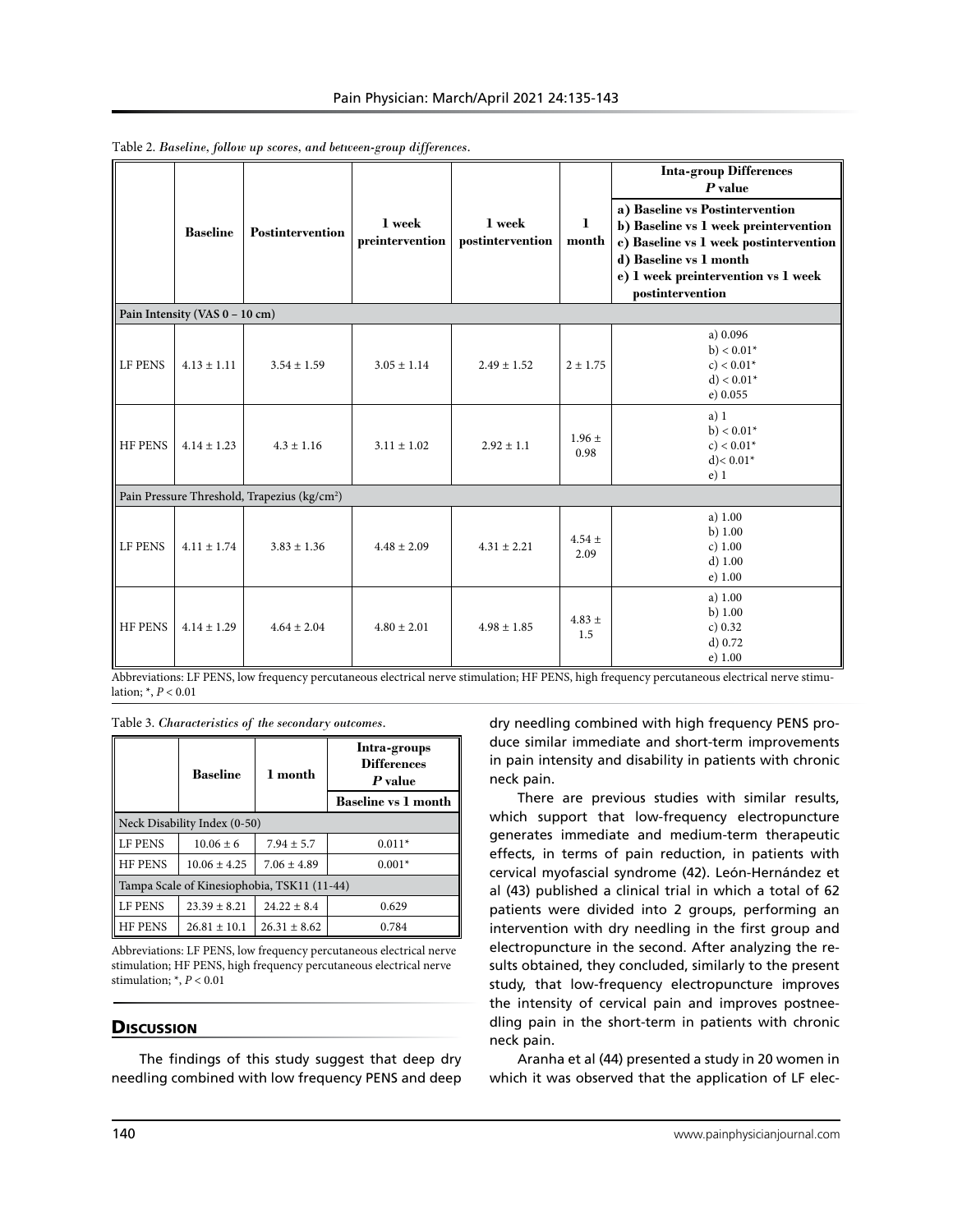Dry Needling Percutaneous Stimulation

tropuncture in myofascial trigger points of the upper trapezius improves the threshold of pain at pressure and lowers the VAS score. According to our short-term results obtained in LF TENS, this data can be explained by the effect of low frequency TENS on opioid inhibitory pathways, and the stimulation of serotonin receptors on the spinal cord (45). Low frequency also activates GABA receptors, which contribute to the antihyperalgesic effect of LF TENS (46).

There are studies, such as the one presented by Maeda et al (47), which state that during intervention with HF electropuncture there is an activation of the opioid pathways, by increasing concentrations of extracellular GABA neurotransmitters in the spinal cord. It has also been demonstrated that HF also inhibits the release of activating neurotransmitters, like glutamate and aspartate, which imply a decrease of nociceptive pathways activity on the dorsal horn (48). These findings added to the gate control effect could explain the anti-hyperalgesic effect shown by the HF-PENS group.

Another finding of the effect of different frequency of TENS is that from Desantana et al (49) study, which shows that both high and low frequencies activate ventrolateral periaqueductal grey matter, meaning the activation of inhibitory descending pathways, both opioid and serotonergic.

Those findings can explain the immediate and short-term effects of both HF and LF found in our study. It also changes the classical assumption of separated effects of HF and LF, attributed to an opioid mechanism of LF and a dorsal horn mechanism of HF. Based on our findings and on those from biochemical changes carried out on animals, we can consider that both frequencies activate wider anti-hyperalgesic mechanisms, showing similar analgesic effects. This agrees with the results of this study, in which no differences were found between groups.

The results obtained in the present study indicated that there were no statistically significant changes in PPT. These data agree with the study published by León-Hernández et al (43) in which statistically significant changes were also not obtained during the evaluation of the PPT in active trigger points, although we can only compare it with our LF-PENS group because in this study only LF was applied.

Opposite to this study, an article published by Rodríguez-Fernández et al (50) with 76 patients, divided into 2 groups, performed an intervention with TENS and placebo, with the application of 10 minutes

of burst type TENS, observing a statistically significant increase in PPT in latent trigger points of the upper trapezius muscle, which has been found on chronic conditions like on active MTrPs.

For the secondary outcomes, this study did not observe significant changes in the scores of kinesiophobia after both LF and HF interventions. They reveal a decrease in cervical disability, being statistically significant in both groups, but being inferior to the minimal detectable change of 5 points, limiting the clinical relevance of this effect. These results are in line with the studies carried out by León-Hernández et al (43) and Ziaeifar et al (51) in which after the application of dry needling in active trigger points in the trapezius muscle, they found a decrease in disability that reached the MICD, evaluated with the disability questionnaire of arm, hand, and shoulder.

An article published by Louw et al (52) supported the efficacy of therapeutic education in reducing pain and disability rates, and increasing physical performance for patients with musculoskeletal pain. Another publication suggested that an intervention in education in neurophysiology of pain is necessary to establish guidelines for self-management of the pathology, selftreatment techniques to achieve active coping strategies and strengthen patient involvement in therapy (53).

Future research is needed on the effects of PENS, in which it would be necessary to extend the followup, with the aim of observing that parameters (HF or LF) maintain the hypoalgesic effect in the long term, to obtain an improvement in the syndrome of cervical myofascial pain.

#### Limitations

The present study shows certain limitations. There was heterogeneity of the sample in relation to gender (12 men and 28 women), although, according to the 2011 – 2012 National Health Survey, there is a high prevalence of chronic cervical myofascial syndrome that appears more frequently in women (21.9%) than in men (9.6%), which could be reflected in the study sample (54).

Similarly, limitations of the study could be the wide range of ages between  $21 - 75$  years (mean = 51.55 years) and the small sample size (40 patients).

Another limitation to observe could be that the treatment for cervical myofascial pain focused exclusively on MTrP of the upper trapezius muscle, and other muscles responsible for neck pain were not evaluated,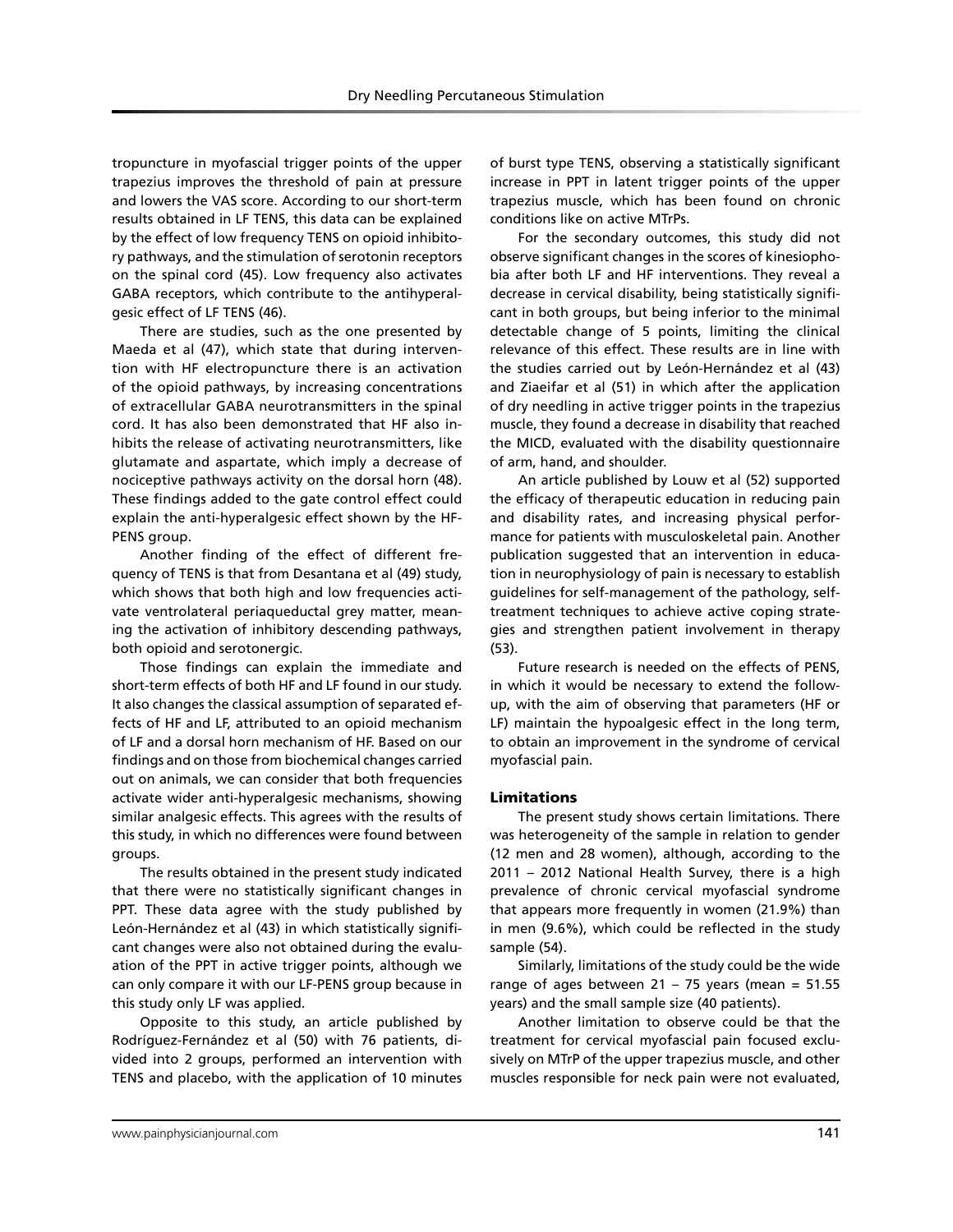improved fear of movement.

dry needling showed similar effects, since no differences between groups were observed on any of the outcome

Both low and high frequency PENS generated shortterm effects on pain intensity, but not on mechanical hyperalgesia. Both frequencies statistically improved neck disability, but the improvements cannot be considered as clinically relevant. None of the interventions

measures.

although of all the target muscles responsible for neck pain, trapezius is the most frequent. Finally, the absence of a placebo group in the sample, as well as the absence of an intervention in therapeutic education for the maintenance of a long-term effect, could be considered an important limitation.

#### **CONCLUSIONS**

Low and high frequency PENS combined with deep

# **REFERENCES**

- 1. Hoy D, March L, Woolf A, et al. The global burden of neck pain: Estimates from the global burden of disease 2010 study. *Ann Rheum Dis* 2014; 73:1309-1315.
- 2. Fejer R, Kyvik KO, Hartvigsen J. The prevalence of neck pain in the world population: A systematic critical review of the literature. *Eur Spine J* 2006; 15:834- 848. Available from: www.pubmedcentral. nih.gov/articlerender.fcgi?artid=3489448& tool=pmcentrez&rendertype=abstract
- 3. Fernández-de-las-Peñas C, Hernández-Barrera V, Alonso-Blanco C, et al. Prevalence of neck and low back pain in community-dwelling adults in Spain: A population-based national study. *Spine (Phila Pa 1976)* 2011; 36:E213-E219.
- Rebelo Ferreira de Carvalho ST, Vilella Bueno SM, Martin Casas P, Bonilla Solís R. Fisioterapia en las unidades de apoyo de los Equipos de Atención Primaria de Salud de la Comunidad de Madrid. *Fisioterapia* 2014; 36:81-86.
- 5. Nolet PS, Côté P, Kristman VL, Rezai M, Carroll LJ, Cassidy JD. Is neck pain associated with worse healthrelated quality of life 6 months later? A population-based cohort study. *Spine J*  2015; 15:675-684.
- 6. Beltran-Alacreu H, López-de-Uralde-Villanueva I, Calvo Lobo C, et al. Prediction models of health-related quality of life in different neck pain conditions: A crosssectional study. *Patient Prefer Adherence* 2018; 12:657-666.
- 7. Bahat HS, Weiss P, Sprecher E. Do neck kinematics correlate with pain intensity, neck disability or with fear of motion? *Man Ther* 2014; 19:252-258.
- 8. Lopez-de-Uralde-Villanueva I, Beltran-Alacreu H, Fernandez-Carnero J, Kindelan-Calvo P, La Touche R. Widespread pressure pain hyperalgesia in chronic nonspecific neck pain with

neuropathic features: A descriptive crosssectional study. *Pain Physician* 2016; 19:77-88.

- 9. Cerezo-Téllez E, Torres-Lacomba M, Mayoral-del Moral O, Sánchez-Sánchez B, Dommerholt J, Gutiérrez-Ortega C. Prevalence of myofascial pain syndrome in chronic non-specific neck pain: A population-based cross-sectional descriptive study. *Pain Med* 2016; pnw114.
- 10. Desai MJ, Saini V, Saini S. Myofascial pain syndrome: A treatment review. *Pain Ther* 2013; 2:21-36.
- 11. Gross A, Kay T, Hondras M, et al. Manual therapy for mechanical neck disorders: A systematic review. *Man Ther* 2002; 7:131-149.
- 12. Capó-Juan MÁ. Síndrome de dolor miofascial cervical: Revisión narrativa del tratamiento fisioterápico. *An Sist Sanit Navar* 2015; 38:105-115.
- 13. Díaz Pulido B, Belén. Efectividad de la terapia manual frente al TENS (Estimulación Eléctrica Transcutánea del Nervio) en el estado funcional de los pacientes con cervicalgia mecánica. Doctoral thesis. Universidad de Alcala de henares 2011.
- 14. Farina S, Casarotto M, Benelle M, et al. A randomized controlled study on the effect of two different treatments (FREMS AND TENS) in myofascial pain syndrome. *Eura Medicophys* 2004; 40:293-301.
- 15. Dunning J, Butts R, Mourad F, Young I, Flannagan S, Perreault T. Dry needling: A literature review with implications for clinical practice guidelines. *Phys Ther Rev* 2014; 19:252-265.
- 16. Cummings TM, White AR. Needling therapies in the management of myofascial trigger point pain: A systematic review. *Arch Phys Med Rehabil* 2001; 82:986-992.
- 17. Weiner DK, Perera S, Rudy TE, Glick

RM, Shenoy S, Delitto A. Efficacy of percutaneous electrical nerve stimulation and therapeutic exercise for older adults with chronic low back pain: A randomized controlled trial. *Pain* 2008; 140:344-357.

- 18. Yokoyama M, Sun X, Oku S, et al. Comparison of percutaneous electrical nerve stimulation with transcutaneous electrical nerve stimulation for long-term pain relief in patients with chronic low back pain. *Anesth Analg* 2004; 98:1552-1556.
- 19. Weiner DK, Rudy TE, Glick RM, et al. Efficacy of percutaneous electrical nerve stimulation for the treatment of chronic low back pain in older adults. *J Am Geriatr Soc* 2003; 51:599-608.
- 20. Li H, Xu QR. Effect of percutaneous electrical nerve stimulation for the treatment of migraine. *Med (United States)*  2017; 96:1-4.
- 21. Ahmed HE, White PF, Craig WF, Hamza MA, Ghoname ESA, Gajraj NM. Use of percutaneous electrical nerve stimulation (PENS) in the short- term management of headache. *Headache* 2000; 40:311-315.
- 22. Raphael JH, Raheem TA, Southall JL, Bennett A, Ashford RL, Williams S. Randomized double-blind shamcontrolled crossover study of short-term effect of percutaneous electrical nerve stimulation in neuropathic pain. *Pain Med* 2011; 12:1515-1522.
- 23. El-sayed AG, White PF, Ahmed HE, Hamza MA, Craig WF, Noe CE. Percutaneous electrical nerve stimulation: An alternative to TENS in the management of sciatica. *Pain* 1999; 83:193-199.
- 24. Gavronsky S, Koeniger-Donohue R, Steller J, Hawkins JW. Postoperative pain: Acupuncture versus percutaneous electrical nerve stimulation. *Pain Manag Nurs* 2012; 13:150-156.
- 25. León-Hernández J V, Martín-Pintado-Zugasti A, Frutos LG, Alguacil-Diego